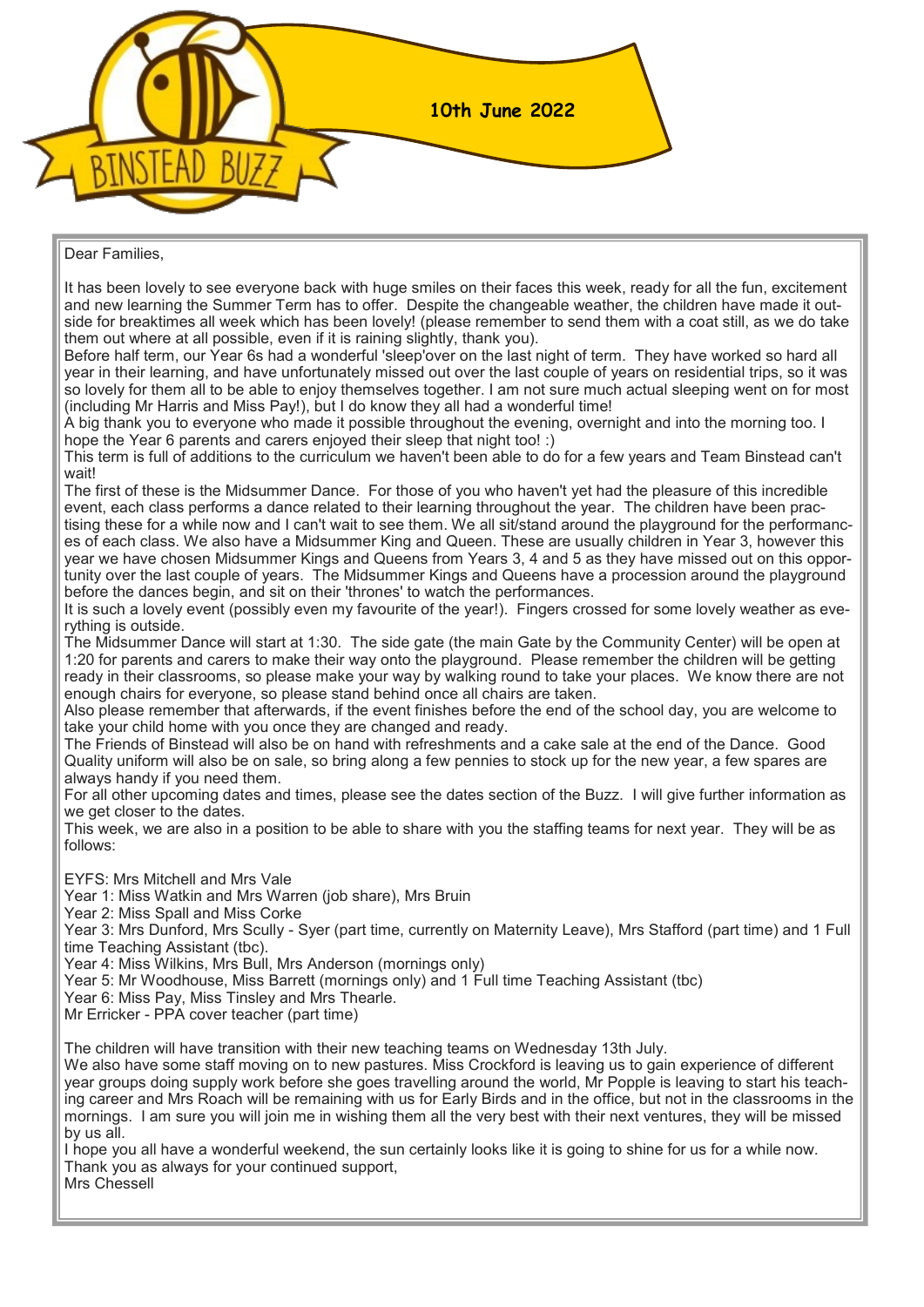| Week 3         | Monday              | Tuesday             | Wednesday         | Thursday         | Friday            |
|----------------|---------------------|---------------------|-------------------|------------------|-------------------|
| menu           |                     |                     |                   |                  |                   |
|                |                     |                     |                   |                  |                   |
| Option 1       | Macaroni            | Chinese             | <b>Roast Pork</b> | <b>Beef</b>      | Fish fingers      |
|                | Cheese              | Chicken             |                   | <b>Meatballs</b> |                   |
|                |                     | <b>Noodles</b>      |                   |                  |                   |
|                |                     |                     |                   |                  |                   |
| Option 2       | Veggie              | Veggie balls        | <b>Butternut</b>  | Quorn Hot        | <b>BBQ Veggie</b> |
|                | Sausage             | in Tomato           | Squash and        | <b>Dog</b>       | Burger and        |
|                |                     | Sauce               | Potato Pas-       |                  | chips             |
|                |                     |                     | try Slice         |                  |                   |
| <b>Dessert</b> | <b>Oaty Biscuit</b> | <b>Fruity Flap-</b> | Strawberry        | Jubilee Cup      | Crispy            |
|                | and Fruit           | jack                | Ice Cream         | Cake             | Crackle Bar       |
|                | <b>Slices</b>       |                     |                   |                  |                   |
|                |                     |                     |                   |                  |                   |

### Diary Dates

June 21st Midsummer Dance 1.30 start (Gates open 1.20pm.)

- July 1st Yr 5 and 6 to Noel Turner Science Festival
	- 4th Yr 5 Tree Climbing in Appley Park
	- 5th Yr 2 Osborne House
	- 6th Yr 3 Newport Roman Villa
	- 7th Yr 6 to Mary Rose
	- 12th Reception Carisbrooke Castle

13th /14th Transition Days for Year 6 (details come from individual High Schools)

13th In school transition to new classes

15th Sports Day 1.30pm start - (Gates open 1.20pm )

19th Yr 1 Amazon World

21st Year 6 Leaver's Service 1.30pm start (details to be confirmed)

22nd Break up for Summer Holiday

The Friends are also planning a Summer Disco with Year 6 Leaver's party following on. More details to follow as soon as we know more.

If Midsummer Dance and Sports Day finish before the end of the day, it will be possible to take your children home if you would like to